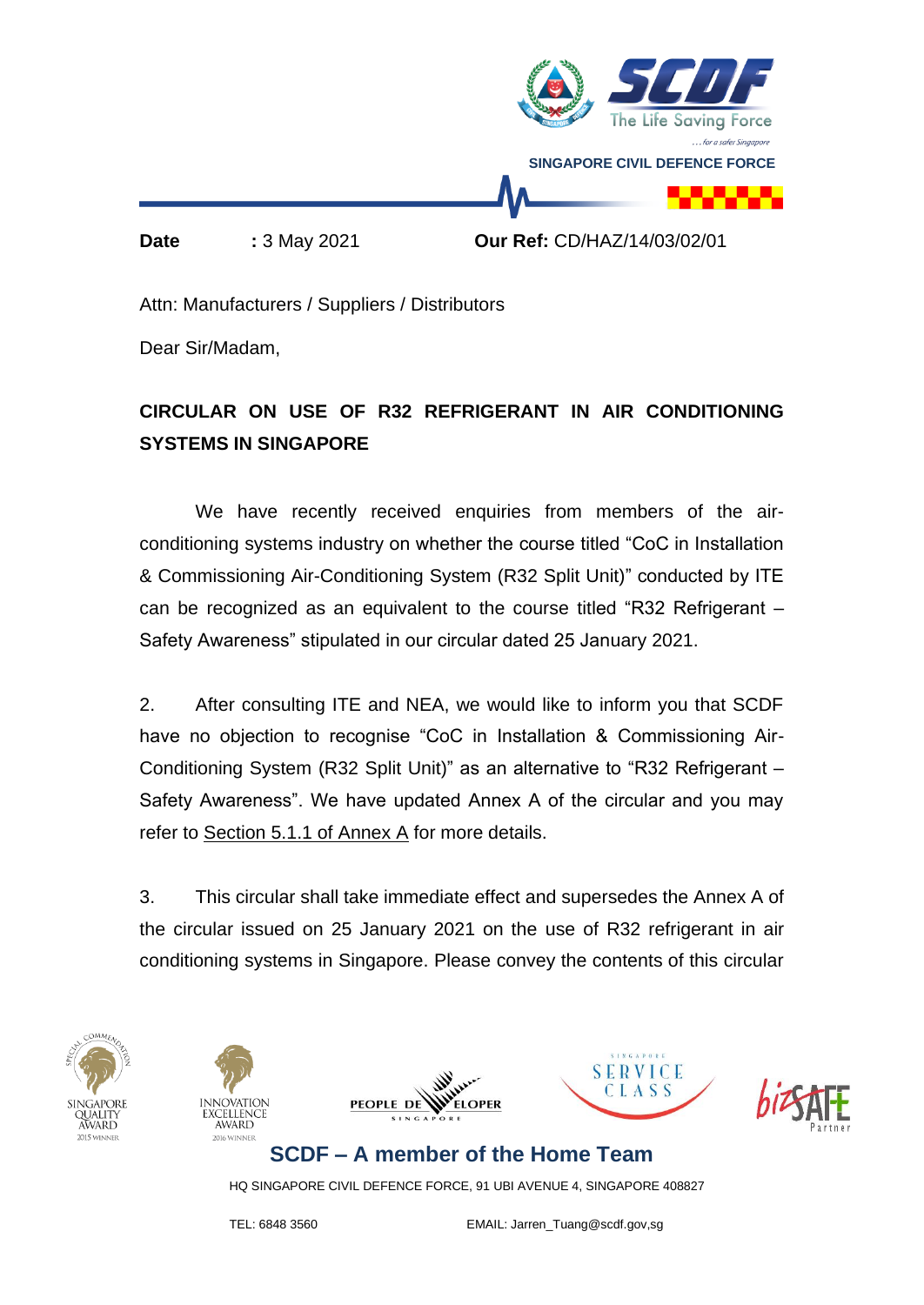

to the parties concerned. For any inquiries or clarifications, please contact LTA Jarren Tuang (e-mail: Jarren\_TUANG@scdf.gov,sg).

Yours faithfully,

(transmitted via email)

LTA JARREN TUANG LING YAO HazMat Department Singapore Civil Defence Force











**SCDF – A member of the Home Team**

HQ SINGAPORE CIVIL DEFENCE FORCE, 91 UBI AVENUE 4, SINGAPORE 408827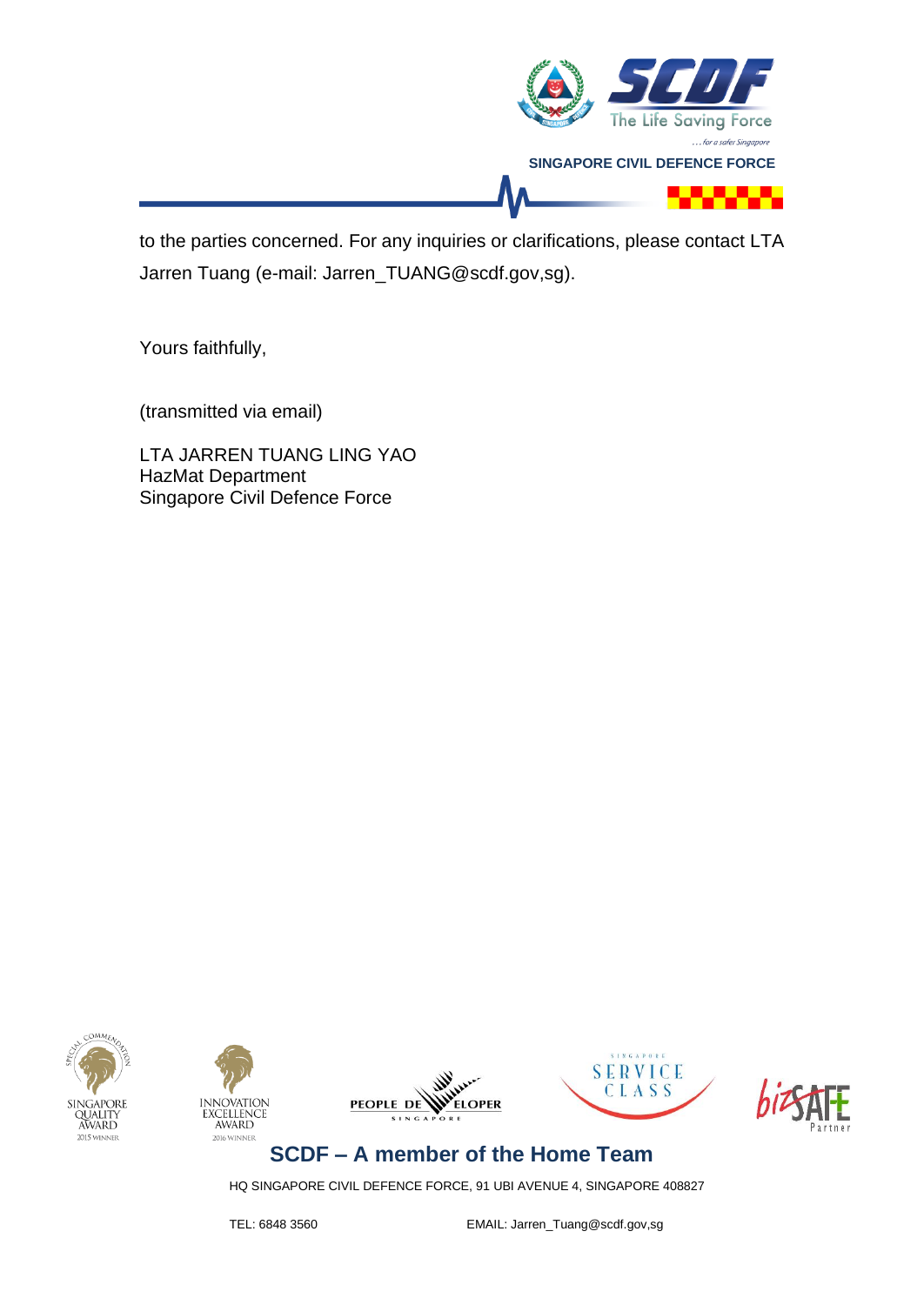# **1 SCOPE**

This document outlines the conditions for the safe usage of R32 refrigerant in air conditioning systems for domestic, commercial and industrial premises up to a capacity of 17.6 kW<sup>1</sup>. R32 is classified as A2L (lower flammability)<sup>2</sup> in accordance with International Organization for Standardization (ISO) 817:2014.

# **2 DEFINITION**

- 2.1 'Air conditioning system' Air conditioning system includes single and multi-split air conditioning system.
- 2.2 'Multi-split air conditioning system' Multi-split air conditioning system consists of one outdoor unit (condensing unit, CU) and more than one indoor units (fan coil unit, FCU). The outdoor and indoor units are connected by copper pipes and can be located a distance apart.

# 2.3 'Manufacturer" –

Refers to any party who owns or runs the manufacturing plant that produces the air conditioning system.

2.4 'Supplier' –

Refers to any party approved by the manufacturer to make the air conditioning system commercially available to the user in Singapore.

# 2.5 'Service personnel' –

Refer to technical personnel who are either employed by the manufacturer or his approved suppliers to provide after sale services, including but not limited to, delivery, installation, maintenance, decommissioning and disposal of the air conditioning system.

- 2.6 'User' Refers to any party who owns and/or oversees the day-to-day usage of the air conditioning system and carries out a general duty of care for it.
- 2.7 'Equipment placement room' Refers to a compartmentalized area or room in which the indoor unit is placed by the user for its intended usage.

<sup>1</sup> Single-phase non-ducted room air-conditioner (split type (inverter/non-inverter)) with a cooling capacity of 17.6kW or lower are regulated goods for the purposes of Part III of the Energy Conservation Act, if they are not second hand goods This Order is the Energy Conservation (Prescribed Regulated Goods) Order 2017 and came into operation on 1 January 2018.

 $2$  This classification is only used in reference to refrigeration, air-conditioning and heat pump system safety. It is not recognised by international transport regulations and in the safety data sheets.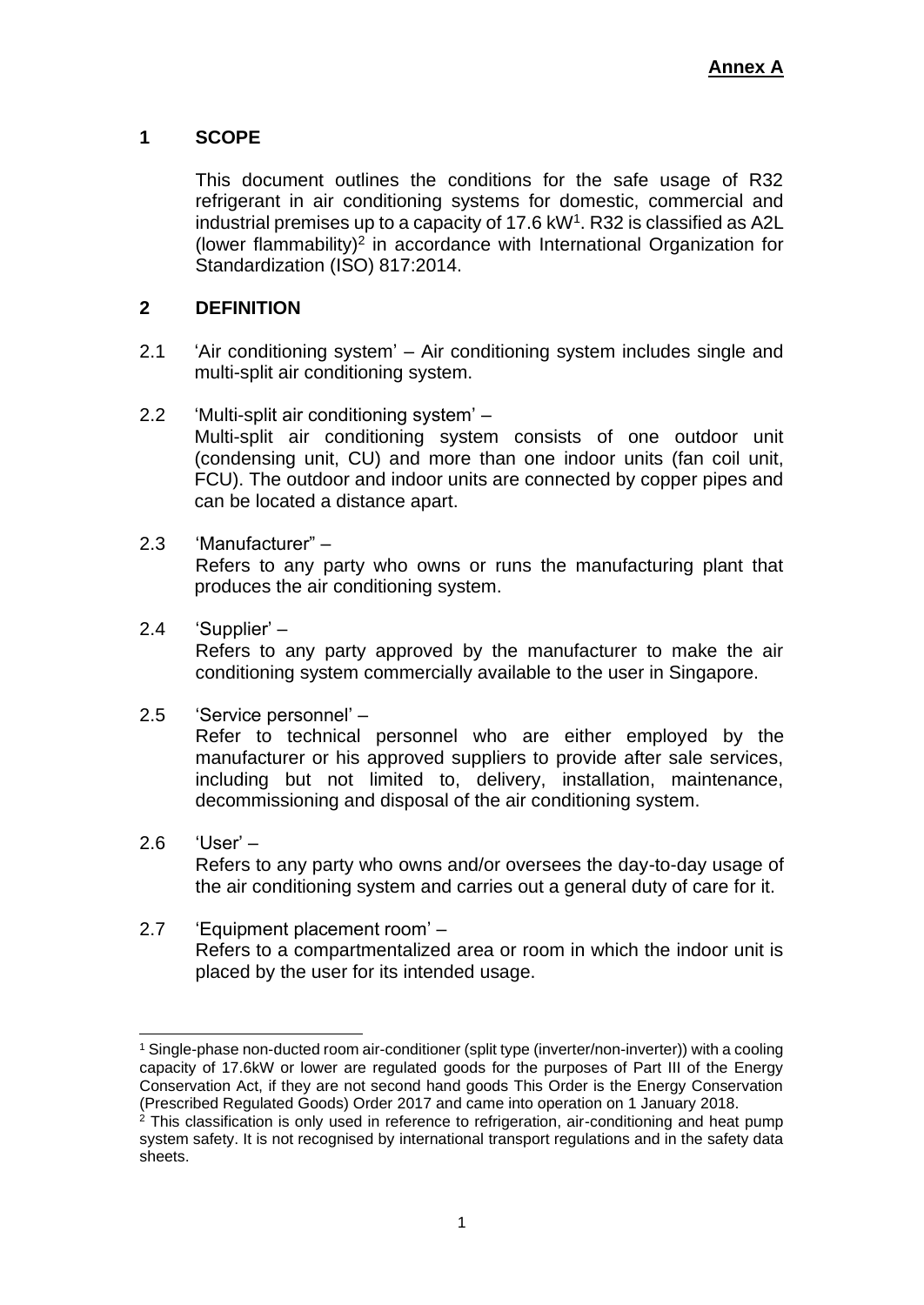# $2.8$  'LFL' –

Refers to the Lower Flammability Limit, which is the lower end of the concentration range over which a flammable mixture of gas or vapour in air can be ignited at a given temperature and pressure.

### **3 SAFETY REQUIREMENTS**

#### 3.1 General Safety Requirements

- 3.1.1 Manufacturer shall ensure that the air conditioning system (hereinafter referred to as "equipment") complies with the latest applicable International Electrotechnical Commission (IEC) standards (eg. IEC 60335-2-40) and International Organization for Standardization (ISO) standards (eg. ISO 5149-1-4) for air conditioning systems. The equipment shall also be regulated by Enterprise Singapore under the Consumer Protection (Consumer Goods Safety Requirements) Regulations (CGSR).
- 3.1.2 Manufacturer, either directly or through his approved suppliers, shall ensure that R32 refrigerant is only used in new equipment designed specifically for the refrigerant.
- 3.1.3 Any party who imports, transports, stores and/or works with R32 refrigerant shall comply with all relevant regulatory requirements from the respective government agencies. This includes obtaining the relevant Petroleum and Flammable Materials license $(s)^3$  from the SCDF HazMat Department and complying with relevant fire safety requirements for buildings<sup>4</sup>.

### 3.2 Safety Awareness

3.2.1 Manufacturer, either directly or through his approved suppliers, shall take all necessary measures as may be deemed reasonable to educate users on the inherent safety risks from the usage of R32 refrigerant in the equipment and to ensure the safe handling and usage of the equipment. These measures shall include, but are not limited to, those outlined under Parts 4 and 5 of this document.

<sup>&</sup>lt;sup>3</sup> This does not apply to R32 stored in the air conditioning system.

<sup>4</sup> SCDF has in-principle no objection to allow individual operators to store a maximum of 2 numbers of 8kg cylinders of R32 within their factory unit without the need for a fire safety plans submission. These 2 gas cylinders shall comply with relevant international safety standards and shall be kept within a metal cabinet with 2.4mm thick metal plate. However, the individual operator shall ensure their existing factory layouts with respective usages have obtained the necessary FSC (Fire Safety Certificate).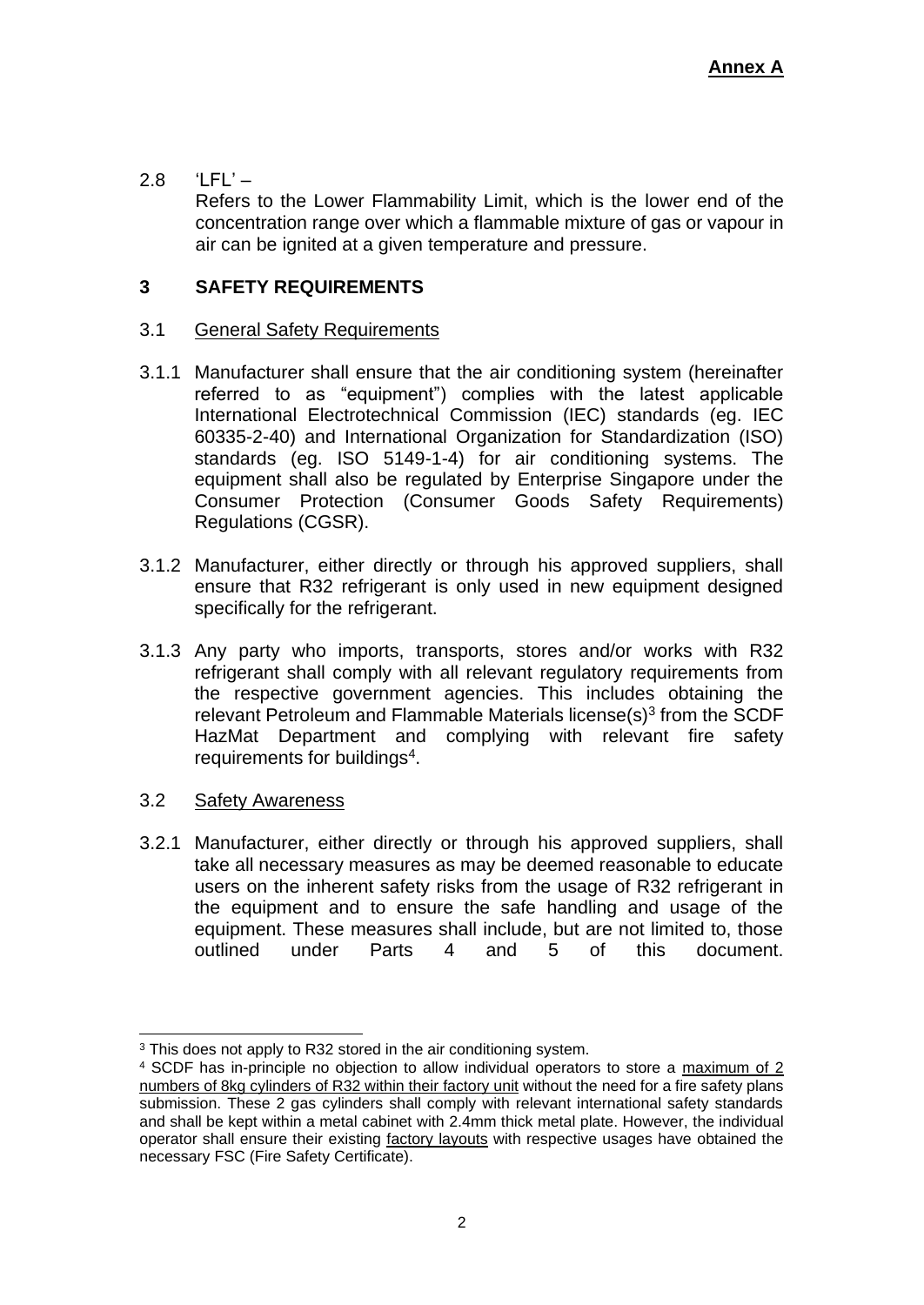# **4 ADVISORY LABEL REQUIRMENTS**

### 4.1 Advisory Label for Users

- 4.1.1 The advisory label shall be printed or affixed as a label/sticker on the front of the FCU on display at retail premises and shall be clearly visible to potential buyers when viewing the equipment.
- 4.1.2 For units delivered to a buyer's premises or any other location as determined by the buyer, the advisory label shall also be affixed on the front of the FCU. Alternative locations on the FCU may be considered if it remains clearly visible to the user after installation.
- 4.1.3 The advisory label shall comply with the design specifications outlined in **Appendix A1**. The advisory label shall be 90mm (length) by 90mm (breadth). The printed label shall be in an indelible manner and with a minimum resolution of 300 pixels per inch (ppi). An example is illustrated below.



4.1.4 As an alternative, equipment that carries the NEA approved Climate-Friendly Label (as illustrated below) may be used in place of the advisory label for users as described in Part 4.1.3. Please contact NEA for details of the label requirements.

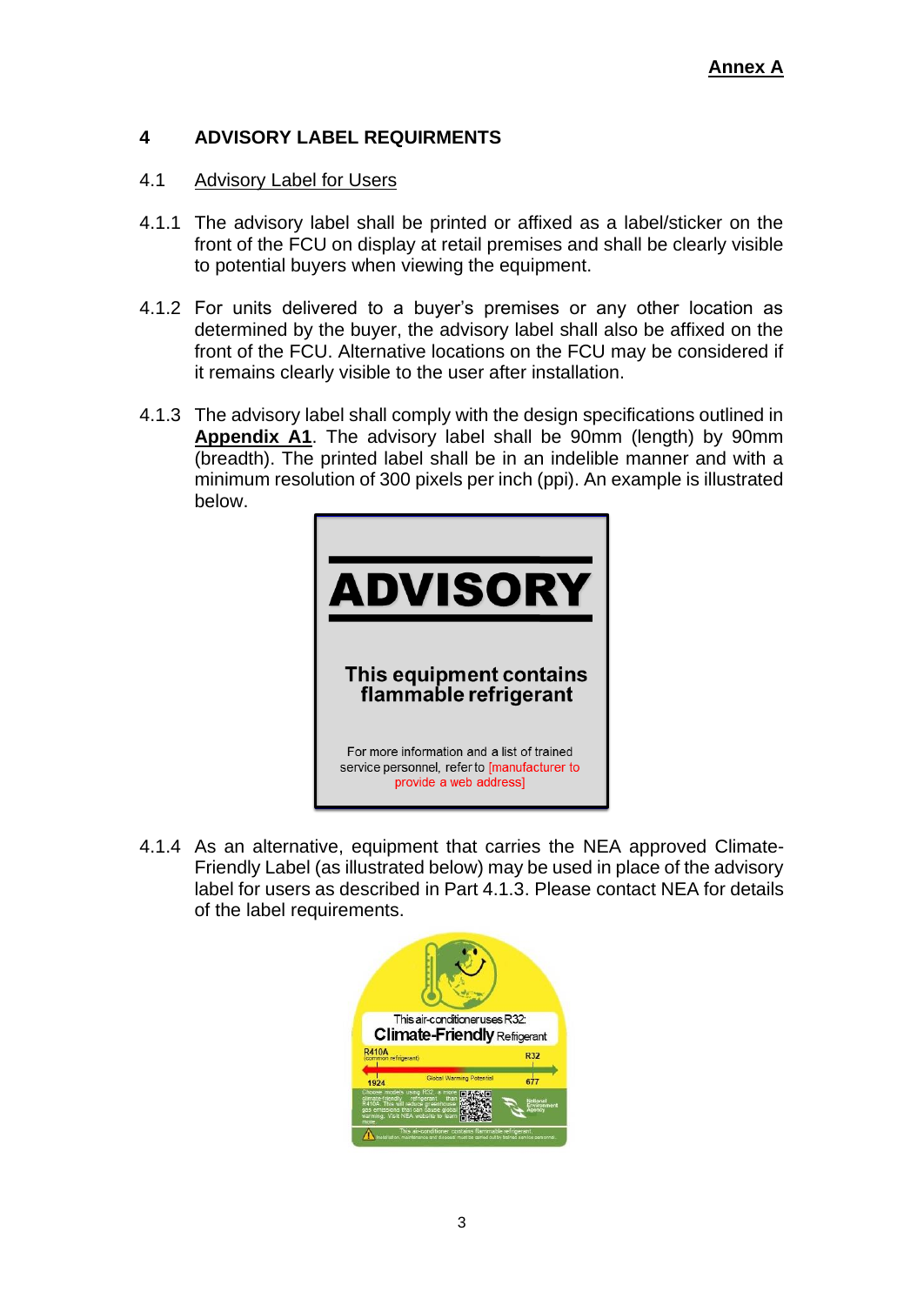## 4.2 Advisory Label for Service Personnel

- 4.2.1 The advisory label shall be affixed permanently on or near the condensing unit of the system to indicate the flammability risks. The advisory label shall be clearly visible from the repair access area.
- 4.2.2 The advisory label shall also be affixed permanently on the side of the FCU casing which shall be clearly visible when removing the casing for maintenance.
- 4.2.3 The advisory label shall be accompanied with a triangular warning sign in accordance to latest applicable ISO standards (e.g. ISO 7010) for flammable material warning labels. The perpendicular height of the triangular warning sign shall be at least 15mm. The name of the refrigerant (i.e. R32, Difluoromethane) should also be included together with the triangular warning sign as shown in the sample below.



- 4.2.4 The advisory label shall be accompanied with cautionary statements concerning the flammability risks, safe handling, servicing and disposal of the system. The cautionary statements shall be provided in both English and Chinese languages.
- 4.2.5 The advisory label shall comply with the design specifications outlined in **Appendix A2**. The printed label shall be in an indelible manner and with a minimum resolution of 300 pixels per inch (ppi).
- 4.2.6 For existing labels which may contain other advisory messages from the manufacturer, the advisory label outlined in Part 4.2 may be provided either as a standalone label or may be combined with the existing labels.

(**Exception**: The advisory label design specifications outlined in Appendix A2 may be exempted for systems with existing advisory labels containing similar warning sign and cautionary statements as outlined in Part 4.2.3 and 4.2.4.)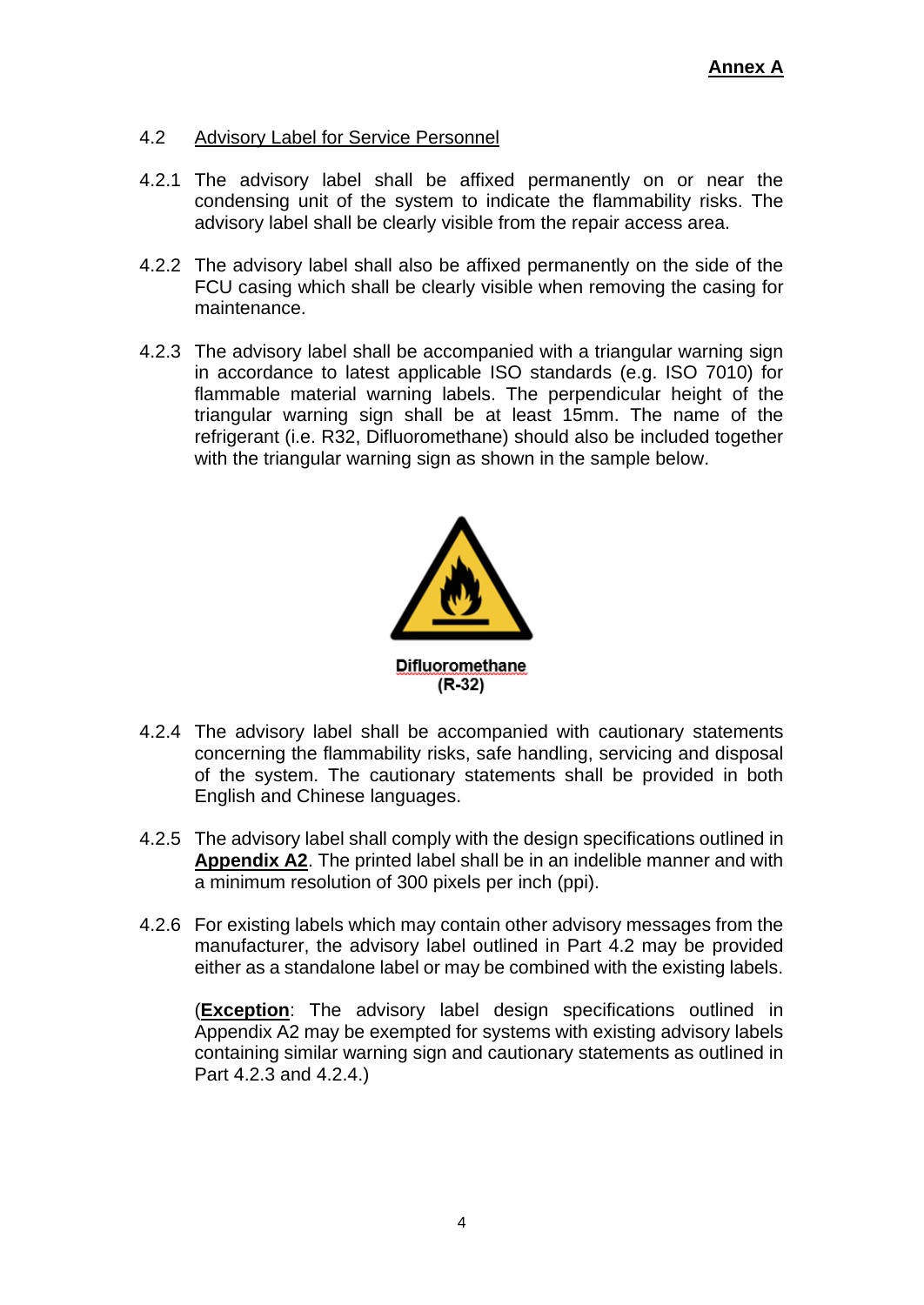# **5 SAFETY CONTROL MEASURES**

### 5.1 Manufacturer/Supplier

- 5.1.1 Manufacturer shall take all necessary measures as may be deemed reasonable to ensure that service personnel, either employed by him or his approved suppliers, who handles the equipment, are equipped with all the relevant technical skills to work safely with the equipment. Manufacturer shall fulfil this by ensuring that the service personnel have completed the following courses conducted by the Institute of Technical Education:
	- a. R32 Refrigerant Safety Awareness **OR** CoC in Installation & Commissioning Air-Conditioning System (R32 Split Unit); **AND**
	- b. CoC in Residential Air-Conditioning System (Refrigerant)<sup>5</sup>
- 5.1.2 The list of trained service personnel and their employers shall be made easily accessible on the respective manufacturer's website and the web address shall be printed on the advisory label as shown in **Appendix A1**.
- 5.1.3 Both the manufacturer and supplier of the equipment shall ensure that before installing the equipment, the service personnel conduct the necessary risk assessment and evaluation of the size of the equipment placement room and the maximum refrigerant charge in accordance to IEC 60335-2-40.
- 5.1.4 Manufacturer, either directly or through his approved suppliers, shall provide the equipment safety instruction manual to the user to ensure that the user is fully aware of the inherent fire safety risks posed by the R32 refrigerant and the essential safety precautions and procedures to adopt. The instruction manual should include a recommended maintenance regime for the equipment in accordance to relevant safety standards and industry best practices.
- 5.1.5 Manufacturer, either directly or through his approved suppliers, shall offer assistance/services to the user in carrying out installation, maintenance and decommissioning of the system in accordance to the relevant safety standards and industry best practices.

<sup>&</sup>lt;sup>5</sup> While the CoC in Residential Air-Conditioning System (Refrigerant) course rolled out by NEA in collaboration with ITE applies to R32 split unit air-conditioners (<17.6kW) which are largely used in residential, they may also be used in commercial/industrial setting. The course is hence applicable for installing R32 air-conditioning system in residential, commercial and industrial premises.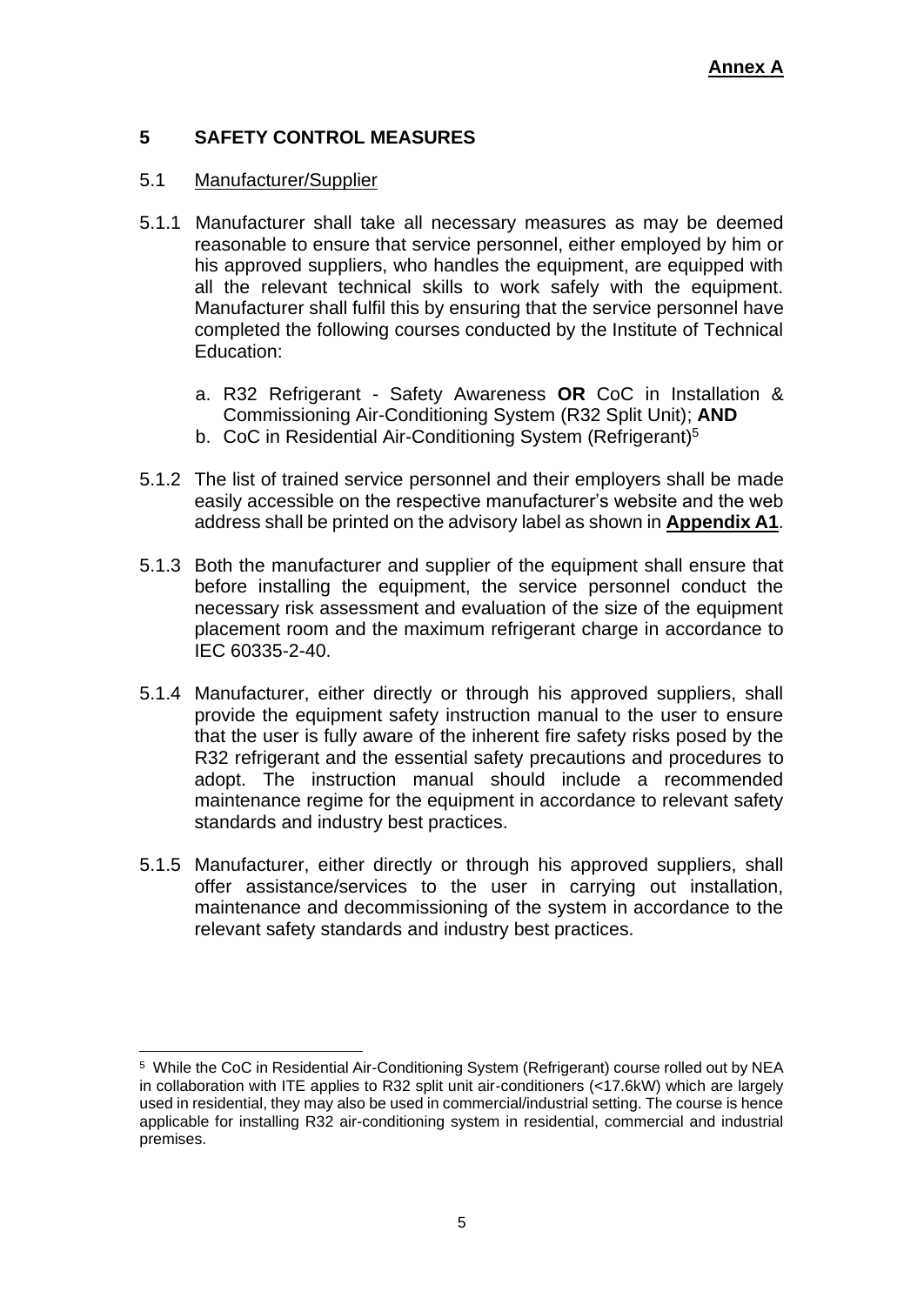## 5.2 Service Personnel

- 5.2.1 Employer of service personnel shall ensure that they are adequately trained by the recognised training providers (refer to Part 5.1.1) before they work with R32 refrigerant and its related equipment.
- 5.2.2 Employer of the service personnel shall ensure that they are adequately trained to conduct the necessary risk assessment and evaluation of the size of the equipment placement room and the maximum refrigerant charge in accordance to IEC 60335-2-40.
- 5.2.3 Employer of service personnel shall comply with the relevant requirements under the Workplace Safety and Health Act administered by the Ministry of Manpower.

### 5.3 User

- 5.3.1 User shall be advised by the manufacturer, either directly or through his approved suppliers, to ensure strict ignition control regime (e.g. No smoking near equipment) and where practical, eliminate all potential ignition sources (eg. spark/naked flame) from the equipment placement room.
- 5.3.2 User shall be advised by the manufacturer, either directly or through his approved suppliers, to engage service personnel trained by the recognised training providers (refer to Part 5.1.1) to carry out any delivery, installation, maintenance, decommissioning or disposal of the system.

# **6 REFERENCES**

- 6.1 International Electrotechnical Commission (IEC) 60335-2-40 standard
- 6.2 International Organization for Standardization (ISO) 817 standard
- 6.3 International Organization for Standardization (ISO) 5149-1-4 standard
- 6.4 Consumer Protection (Consumer Goods Safety Requirements) Regulations 2011 (CGSR) Information Booklet (Edition 4) by Enterprise Singapore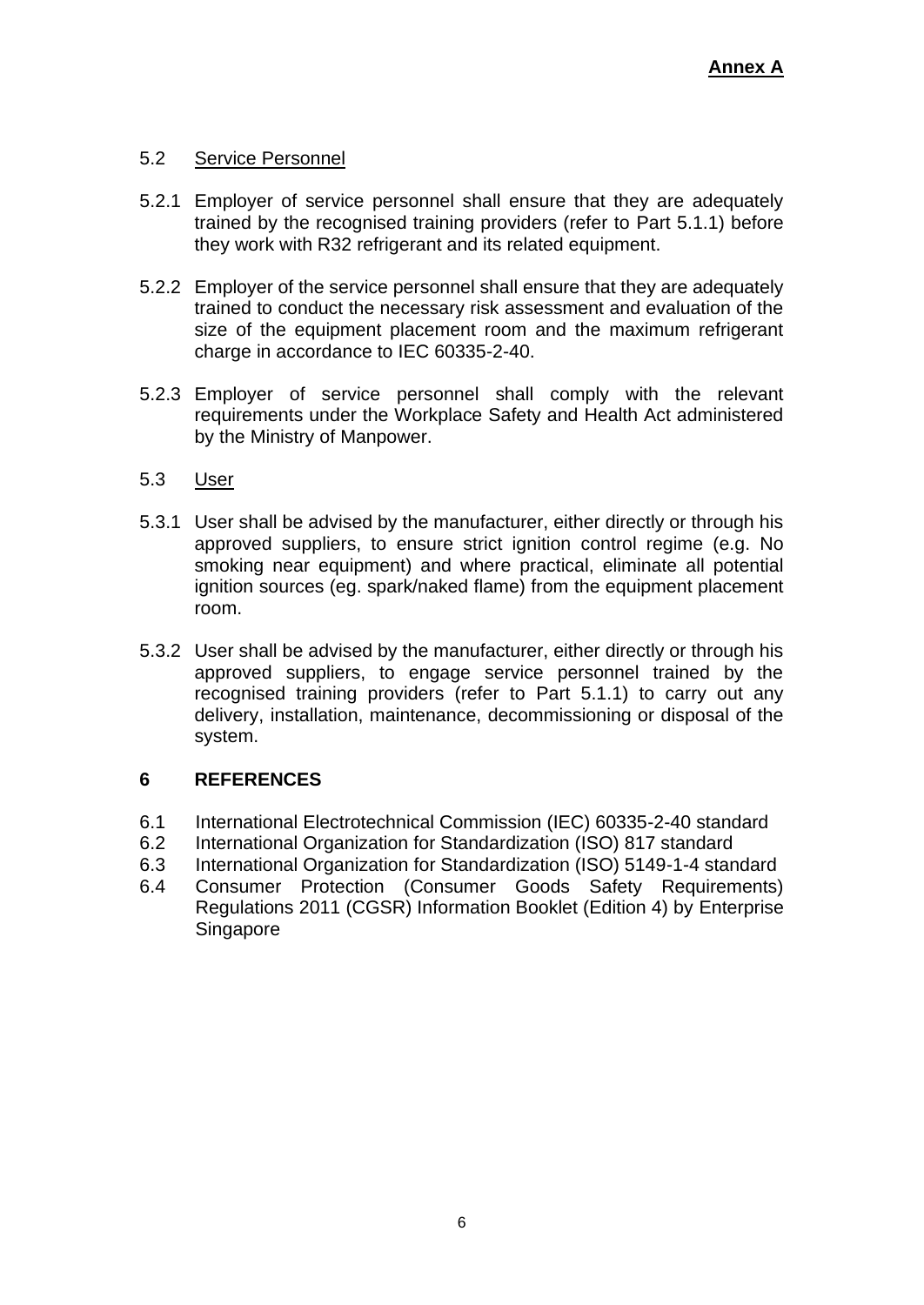#### **Full Design Specifications for Advisory Label on the Front of Indoor Unit**



| Tag            | <b>Description</b>                                                                                                                         |
|----------------|--------------------------------------------------------------------------------------------------------------------------------------------|
| $\mathbf{1}$   | Main Cautionary Sign.<br>(Arial Black, Bold, Black; Size 40)                                                                               |
| $\overline{2}$ | Two black bars (6 pt thickness) to border the<br>cautionary sign.                                                                          |
| 3              | A general information statement to indicate the<br>presence of flammable refrigerant in the<br>equipment.<br>(Arial, Bold, Black; Size 18) |
| 4              | More information available<br>(Arial, Black; Size 10)                                                                                      |
| 5              | The background color to be light grey.<br>(color code #CCCCCC)                                                                             |

**Sample**